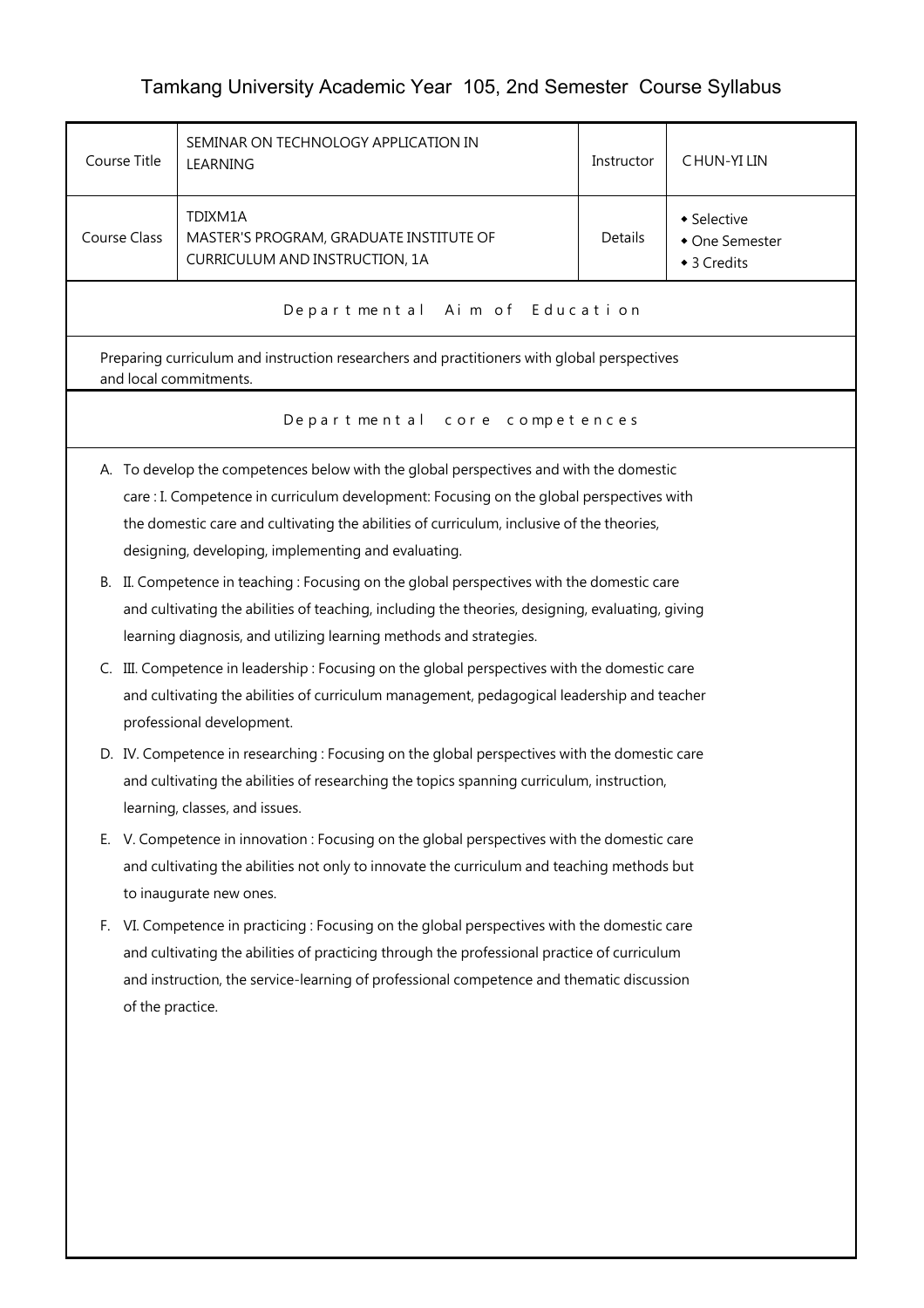|                                                      | Course<br>Introduction                                                                                                                                                                                                                                                                                                                                                                                                                                                                                                                                                                                                                                                                                                                                                                                                                                                                                                                                                                                                                                              | settings.                                                                                   | This course aims to investigate applications of emerging technologies from a<br>global scale, and the practical ways to integrate them into local educational |                |                                  |
|------------------------------------------------------|---------------------------------------------------------------------------------------------------------------------------------------------------------------------------------------------------------------------------------------------------------------------------------------------------------------------------------------------------------------------------------------------------------------------------------------------------------------------------------------------------------------------------------------------------------------------------------------------------------------------------------------------------------------------------------------------------------------------------------------------------------------------------------------------------------------------------------------------------------------------------------------------------------------------------------------------------------------------------------------------------------------------------------------------------------------------|---------------------------------------------------------------------------------------------|---------------------------------------------------------------------------------------------------------------------------------------------------------------|----------------|----------------------------------|
|                                                      | The Relevance among Teaching Objectives, Objective Levels and Departmental core<br>competences<br>I.Objective Levels (select applicable ones) :<br>(i) Cognitive Domain<br>$\therefore$ C1-Remembering,<br>$C2$ -Understanding,<br>C3-Applying,<br>C6-Creating<br>C4-Analyzing,<br>$C5$ -Evaluating,<br>(ii) Psychomotor Domain : P1-Imitation,<br>P2-Mechanism,<br>P3-Independent Operation,<br>P4-Linked Operation, P5-Automation,<br>P6-Origination<br>(iii) Affective Domain : Al-Receiving,<br>A2-Responding,<br>A3-Valuing,<br>A4-Organizing,<br>A5-Charaterizing,<br>A6-Implementing<br>II. The Relevance among Teaching Objectives, Objective Levels and Departmental core competences :<br>(i) Determine the objective level(s) in any one of the three learning domains (cognitive,<br>psychomotor, and affective) corresponding to the teaching objective. Each objective should<br>correspond to the objective level(s) of ONLY ONE of the three domains.<br>(ii) If more than one objective levels are applicable for each learning domain, select the |                                                                                             |                                                                                                                                                               |                |                                  |
|                                                      | highest one only. (For example, if the objective levels for Cognitive Domain include<br>C3, C5, and C6, select C6 only and fill it in the boxes below. The same rule applies to<br>Psychomotor Domain and Affective Domain.)<br>(iii) Determine the Departmental core competences that correspond to each teaching objective.<br>Each objective may correspond to one or more Departmental core competences at a time.<br>(For example, if one objective corresponds to three Departmental core competences: A,AD,<br>and BEF, list all of the three in the box.)                                                                                                                                                                                                                                                                                                                                                                                                                                                                                                   |                                                                                             |                                                                                                                                                               |                |                                  |
|                                                      | Relevance<br><b>Teaching Objectives</b><br>Objective                                                                                                                                                                                                                                                                                                                                                                                                                                                                                                                                                                                                                                                                                                                                                                                                                                                                                                                                                                                                                |                                                                                             |                                                                                                                                                               |                |                                  |
| No.                                                  |                                                                                                                                                                                                                                                                                                                                                                                                                                                                                                                                                                                                                                                                                                                                                                                                                                                                                                                                                                                                                                                                     |                                                                                             |                                                                                                                                                               |                | Departmental core<br>competences |
| 1                                                    |                                                                                                                                                                                                                                                                                                                                                                                                                                                                                                                                                                                                                                                                                                                                                                                                                                                                                                                                                                                                                                                                     | Explore various emerging technologies for learning                                          |                                                                                                                                                               |                | Е                                |
| 2                                                    |                                                                                                                                                                                                                                                                                                                                                                                                                                                                                                                                                                                                                                                                                                                                                                                                                                                                                                                                                                                                                                                                     | Analyze the potentials and limitations of technologies for learning<br>C <sub>5</sub><br>BC |                                                                                                                                                               |                |                                  |
| 3                                                    | Design effective technology uses for learner-centered paradigm of<br>P <sub>6</sub><br>education                                                                                                                                                                                                                                                                                                                                                                                                                                                                                                                                                                                                                                                                                                                                                                                                                                                                                                                                                                    |                                                                                             |                                                                                                                                                               | ABF            |                                  |
| 4                                                    | Design research on effective technology integration for the<br>learner-centered paradigm of education                                                                                                                                                                                                                                                                                                                                                                                                                                                                                                                                                                                                                                                                                                                                                                                                                                                                                                                                                               |                                                                                             |                                                                                                                                                               | C <sub>6</sub> | <b>ADE</b>                       |
| 5                                                    | Be able to contribute ideas for class activities and develop leadership<br>in collaborative learning                                                                                                                                                                                                                                                                                                                                                                                                                                                                                                                                                                                                                                                                                                                                                                                                                                                                                                                                                                |                                                                                             |                                                                                                                                                               | A <sub>6</sub> | $\mathsf C$                      |
| Teaching Objectives, Teaching Methods and Assessment |                                                                                                                                                                                                                                                                                                                                                                                                                                                                                                                                                                                                                                                                                                                                                                                                                                                                                                                                                                                                                                                                     |                                                                                             |                                                                                                                                                               |                |                                  |
| No.                                                  |                                                                                                                                                                                                                                                                                                                                                                                                                                                                                                                                                                                                                                                                                                                                                                                                                                                                                                                                                                                                                                                                     | <b>Teaching Objectives</b>                                                                  | <b>Teaching Methods</b>                                                                                                                                       |                | Assessment                       |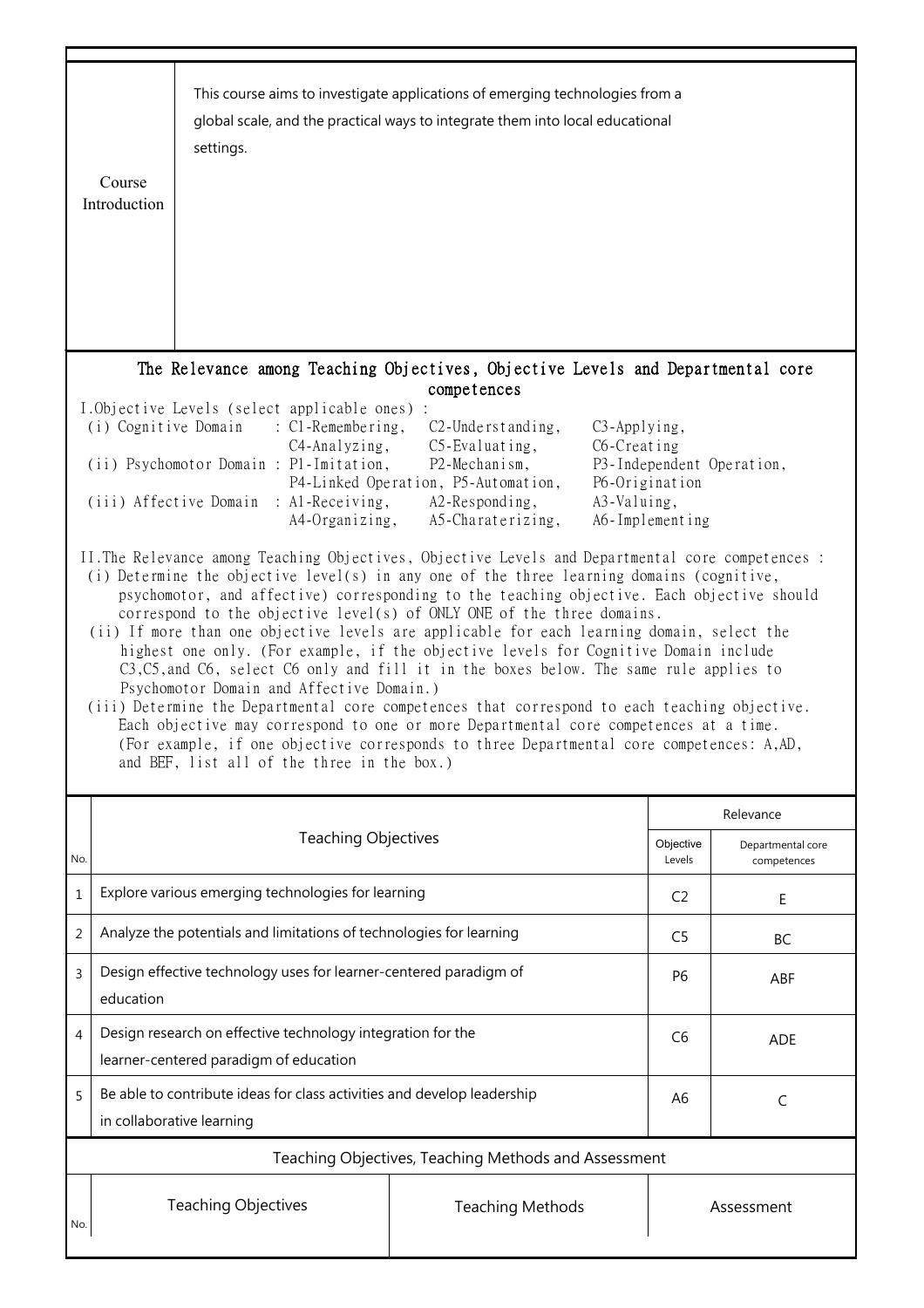| $\mathbf{1}$                                                                                                                            | Explore various emerging<br>technologies for learning                                        |                                                                                                | Lecture, Discussion, Practicum,<br>Practicum, Participation<br>Problem solving                                                                                |                               |  |
|-----------------------------------------------------------------------------------------------------------------------------------------|----------------------------------------------------------------------------------------------|------------------------------------------------------------------------------------------------|---------------------------------------------------------------------------------------------------------------------------------------------------------------|-------------------------------|--|
| $\overline{2}$                                                                                                                          | learning                                                                                     | Analyze the potentials and<br>limitations of technologies for                                  | Lecture, Discussion                                                                                                                                           | Practicum, Participation      |  |
| 3                                                                                                                                       | education                                                                                    | Design effective technology uses for<br>learner-centered paradigm of                           | Simulation, Practicum, Problem<br>solving                                                                                                                     | Report, Participation         |  |
| 4                                                                                                                                       | education                                                                                    | Design research on effective<br>technology integration for the<br>learner-centered paradigm of | Lecture, Discussion, Problem<br>solving                                                                                                                       | Report, Participation         |  |
| 5                                                                                                                                       | collaborative learning                                                                       | Be able to contribute ideas for class<br>activities and develop leadership in                  | Problem solving                                                                                                                                               | Participation                 |  |
|                                                                                                                                         | This course has been designed to cultivate the following essential qualities in TKU students |                                                                                                |                                                                                                                                                               |                               |  |
| Essential Qualities of TKU Students                                                                                                     |                                                                                              |                                                                                                | Description                                                                                                                                                   |                               |  |
| $\diamondsuit$ A global perspective                                                                                                     |                                                                                              |                                                                                                | Helping students develop a broader perspective from which to<br>understand international affairs and global development.                                      |                               |  |
| $\diamondsuit$ Information literacy                                                                                                     |                                                                                              |                                                                                                | Becoming adept at using information technology and learning<br>the proper way to process information.                                                         |                               |  |
| $\diamondsuit$ A vision for the future                                                                                                  |                                                                                              |                                                                                                | Understanding self-growth, social change, and technological<br>development so as to gain the skills necessary to bring about<br>one's future vision.          |                               |  |
| $\Diamond$ Moral integrity                                                                                                              |                                                                                              |                                                                                                | Learning how to interact with others, practicing empathy and<br>caring for others, and constructing moral principles with which<br>to solve ethical problems. |                               |  |
| $\diamondsuit$ Independent thinking                                                                                                     |                                                                                              |                                                                                                | Encouraging students to keenly observe and seek out the<br>source of their problems, and to think logically and critically.                                   |                               |  |
| $\Diamond$ A cheerful attitude and healthy lifestyle                                                                                    |                                                                                              |                                                                                                | Raising an awareness of the fine balance between one's body<br>and soul and the environment; helping students live a<br>meaningful life.                      |                               |  |
| $\Diamond$ A spirit of teamwork and dedication                                                                                          |                                                                                              |                                                                                                | Improving one's ability to communicate and cooperate so as to<br>integrate resources, collaborate with others, and solve<br>problems.                         |                               |  |
| $\Diamond$ A sense of aesthetic appreciation                                                                                            |                                                                                              |                                                                                                | Equipping students with the ability to sense and appreciate<br>aesthetic beauty, to express themselves clearly, and to enjoy<br>the creative process.         |                               |  |
|                                                                                                                                         | Course Schedule                                                                              |                                                                                                |                                                                                                                                                               |                               |  |
| Week                                                                                                                                    | Date                                                                                         |                                                                                                | Subject/Topics                                                                                                                                                | Note                          |  |
| 1                                                                                                                                       | $106/02/13 \sim$<br>106/02/19                                                                | Introduction                                                                                   |                                                                                                                                                               | <online></online>             |  |
| $106/02/20$ ~<br>Digital natives. Changing roles of teachers, students,<br>2<br>106/02/26<br>schools and society in the information age |                                                                                              |                                                                                                |                                                                                                                                                               | <face-to-face></face-to-face> |  |
|                                                                                                                                         |                                                                                              |                                                                                                |                                                                                                                                                               |                               |  |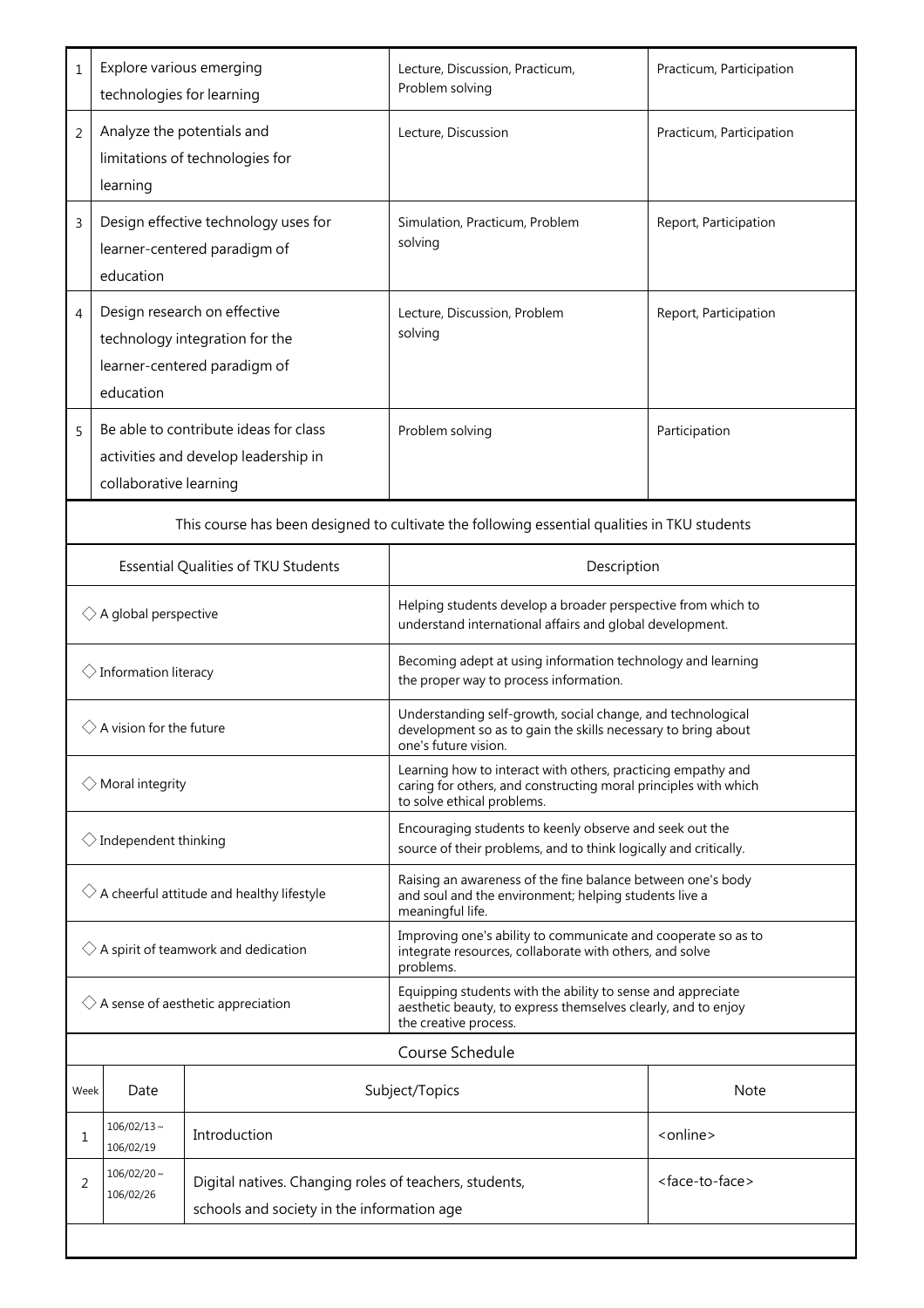| 3           | $106/02/27$ ~<br>106/03/05                                                           | Principles for effective technology integration (3E)                                                                                                                                                                                                                                                                                                                                                                                                                                                                                                                                                                                                                                                                                                                                                                                                                                                                                                             | <online></online>             |
|-------------|--------------------------------------------------------------------------------------|------------------------------------------------------------------------------------------------------------------------------------------------------------------------------------------------------------------------------------------------------------------------------------------------------------------------------------------------------------------------------------------------------------------------------------------------------------------------------------------------------------------------------------------------------------------------------------------------------------------------------------------------------------------------------------------------------------------------------------------------------------------------------------------------------------------------------------------------------------------------------------------------------------------------------------------------------------------|-------------------------------|
| 4           | $106/03/06 \sim$<br>106/03/12                                                        | Content exploration tools                                                                                                                                                                                                                                                                                                                                                                                                                                                                                                                                                                                                                                                                                                                                                                                                                                                                                                                                        | <online></online>             |
| 5           | $106/03/13 \sim$<br>106/03/19                                                        | Production tools                                                                                                                                                                                                                                                                                                                                                                                                                                                                                                                                                                                                                                                                                                                                                                                                                                                                                                                                                 | <online></online>             |
| 6           | $106/03/20$ ~<br>106/03/26                                                           | Production tools (II) and mobile learning                                                                                                                                                                                                                                                                                                                                                                                                                                                                                                                                                                                                                                                                                                                                                                                                                                                                                                                        | <face-to-face></face-to-face> |
| 7           | $106/03/27$ ~<br>106/04/02                                                           | Communication and collaboration                                                                                                                                                                                                                                                                                                                                                                                                                                                                                                                                                                                                                                                                                                                                                                                                                                                                                                                                  | <online></online>             |
| 8           | $106/04/03 \sim$<br>106/04/09                                                        | Spring Break                                                                                                                                                                                                                                                                                                                                                                                                                                                                                                                                                                                                                                                                                                                                                                                                                                                                                                                                                     | < <no class="">&gt;</no>      |
| 9           | $106/04/10 \sim$<br>106/04/16                                                        | Data collection and analysis tools & Assessment tools                                                                                                                                                                                                                                                                                                                                                                                                                                                                                                                                                                                                                                                                                                                                                                                                                                                                                                            | <online></online>             |
| 10          | $106/04/17 \sim$<br>106/04/23                                                        | (midterm exam week)                                                                                                                                                                                                                                                                                                                                                                                                                                                                                                                                                                                                                                                                                                                                                                                                                                                                                                                                              | << no class>>                 |
| 11          | $106/04/24$ ~<br>106/04/30                                                           | Design workshop: application                                                                                                                                                                                                                                                                                                                                                                                                                                                                                                                                                                                                                                                                                                                                                                                                                                                                                                                                     | <face-to-face></face-to-face> |
| 12          | $106/05/01$ ~<br>106/05/07                                                           | Student presentations Project 1. Using Voice Thread.                                                                                                                                                                                                                                                                                                                                                                                                                                                                                                                                                                                                                                                                                                                                                                                                                                                                                                             | <online></online>             |
| 13          | $106/05/08 \sim$<br>106/05/14                                                        | Tagging and social bookmarking tools                                                                                                                                                                                                                                                                                                                                                                                                                                                                                                                                                                                                                                                                                                                                                                                                                                                                                                                             | <online></online>             |
| 14          | $106/05/15 \sim$<br>106/05/21                                                        | Hot topic #1: MOOCs                                                                                                                                                                                                                                                                                                                                                                                                                                                                                                                                                                                                                                                                                                                                                                                                                                                                                                                                              | <online></online>             |
| 15          | $106/05/22$ ~<br>106/05/28                                                           | Hot topic #2: Junyi platform                                                                                                                                                                                                                                                                                                                                                                                                                                                                                                                                                                                                                                                                                                                                                                                                                                                                                                                                     | <face-to-face></face-to-face> |
| 16          | $106/05/29$ ~<br>106/06/04                                                           | Hot topic #3: Facebook, social networking, and (not)<br>learning; research outline                                                                                                                                                                                                                                                                                                                                                                                                                                                                                                                                                                                                                                                                                                                                                                                                                                                                               | <online></online>             |
| 17          | $106/06/05$ ~<br>106/06/11                                                           | Student presentations Project 2. Using Voice Thread                                                                                                                                                                                                                                                                                                                                                                                                                                                                                                                                                                                                                                                                                                                                                                                                                                                                                                              | <online></online>             |
| 18          | $106/06/12 \sim$<br>106/06/18                                                        | (final exam week)                                                                                                                                                                                                                                                                                                                                                                                                                                                                                                                                                                                                                                                                                                                                                                                                                                                                                                                                                | << no class>>                 |
| Requirement |                                                                                      | 1. For the face-to-face sessions, please arrive on time. If you are going to miss a class, please<br>inform the instructor ahead of time and discuss how to catch up.<br>2. For the online sessions, I will post suggestions for weekly learning activities on Moodle.<br>Please complete your learning activities by Thursday or by an assigned date.<br>3. Mid-term assignment (Project 1): Design effective use of technologies to support<br>learner-centered paradigm of instruction. Or mini literature bibliography (5 articles)<br>4. Final assignment (Project 2): Reflection paper. Or a technology research proposal: a<br>detailed outline (3-5 pages)<br>5. For the projects, students will use VoiceThread to record their presentations and post<br>videos to our course platform (moodle).<br>6. If you have any questions, please feel free to contact Chun-Yi. She can be reached by<br>phone (#3566) or by email chunylin (at) gms.tku.edu.tw |                               |
|             | <b>Teaching Facility</b>                                                             | Computer, Projector                                                                                                                                                                                                                                                                                                                                                                                                                                                                                                                                                                                                                                                                                                                                                                                                                                                                                                                                              |                               |
|             | Textbook(s)                                                                          |                                                                                                                                                                                                                                                                                                                                                                                                                                                                                                                                                                                                                                                                                                                                                                                                                                                                                                                                                                  |                               |
|             | A list of technology tools will be distributed and updated in class.<br>Reference(s) |                                                                                                                                                                                                                                                                                                                                                                                                                                                                                                                                                                                                                                                                                                                                                                                                                                                                                                                                                                  |                               |
|             |                                                                                      |                                                                                                                                                                                                                                                                                                                                                                                                                                                                                                                                                                                                                                                                                                                                                                                                                                                                                                                                                                  |                               |